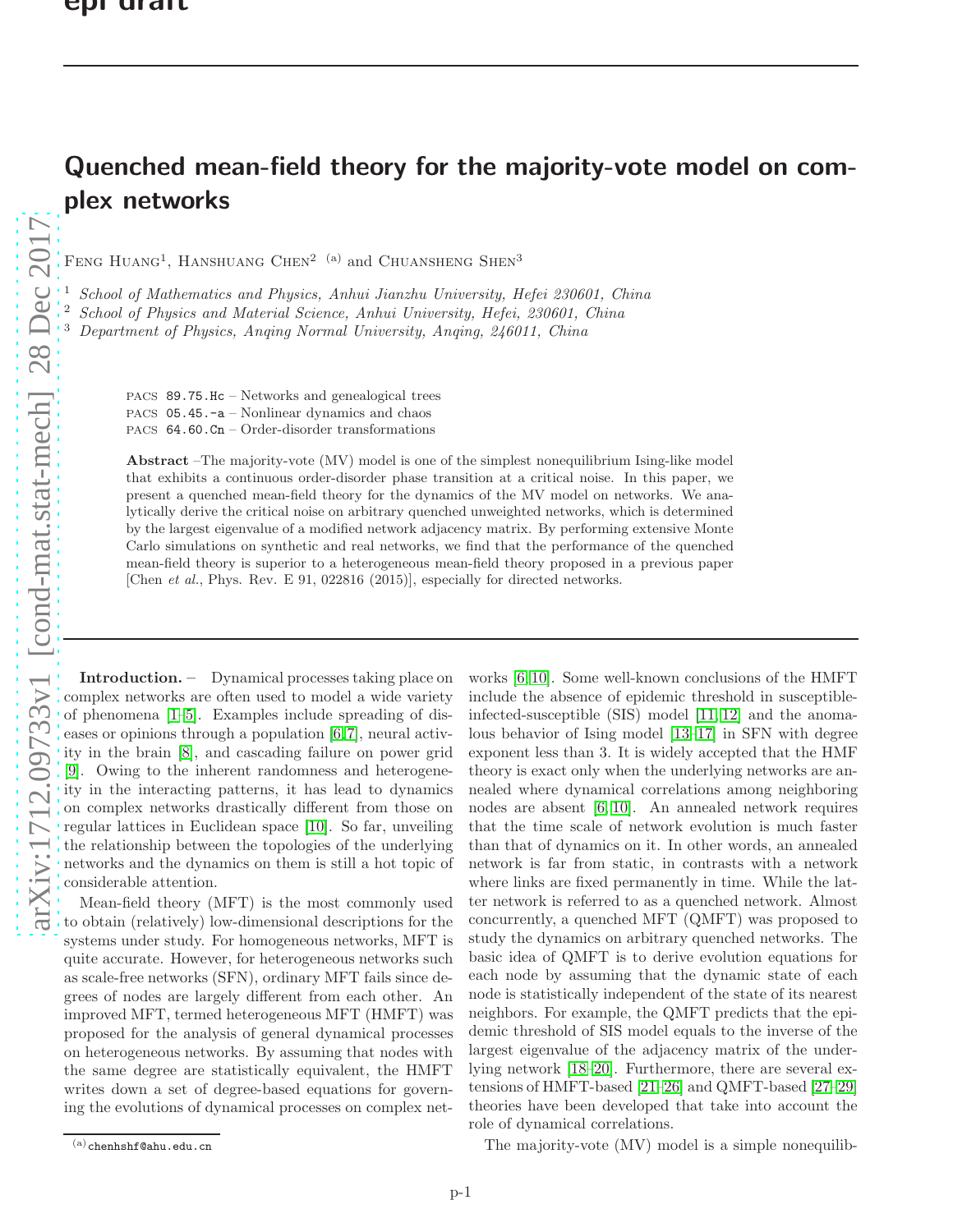rium Ising-like system with up-down symmetry [\[30\]](#page-5-10). In the model, each individual is assigned to a binary spin variable  $\pm 1$ . In each time step, each spin tends to align with the local neighborhood majority but with a noise parameter  $f$  giving the probability of misalignment. As  $f$ increases, the model presents a continuous order-disorder phase transition at a critical value  $f_c$ . The MV model has been extensively studied for various interacting substrates, such as regular lattices [\[31–](#page-5-11)[34\]](#page-5-12), random graphs [\[35,](#page-5-13) [36\]](#page-5-14), small-world networks [\[37](#page-5-15)[–39\]](#page-5-16), scale-free networks [40, 41], and modular networks [\[42\]](#page-5-17).

In a recent work [\[43\]](#page-5-18), we have used the HMFT to derive the critical noise  $f_c$ , which is determined by

<span id="page-1-4"></span>
$$
(1 - 2f_c) \sum_{k} \frac{k^2 P(k)}{\langle k \rangle} 2^{1 - k} C_{k-1}^{\lceil (k-1)/2 \rceil} = 1,\tag{1}
$$

where  $P(k)$  is degree distribution defined as the probability that a node chosen at random has degree k, and  $\langle k \rangle$  is the average degree.  $C_k^n = k!/[n!(k-n)!]$  is the binomial coefficient and  $\lceil \cdot \rceil$  is the ceiling function. For large k, by Stirling's approximation,  $C_{k-1}^{[(k-1)/2]} \approx 2^{k-1}/\sqrt{k\pi/2}$ , and  $f_c$  is thus given explicitly,

<span id="page-1-3"></span>
$$
f_c = \frac{1}{2} - \frac{1}{2} \sqrt{\frac{\pi}{2}} \frac{\langle k \rangle}{\langle k^{3/2} \rangle},\tag{2}
$$

where  $\langle k^n \rangle = \sum_k k^n P(k)$  is the *nth* moment of degree distribution.

As mentioned before, HMFT is only exact for annealed networks. While for quenched networks, QMFT is expected to be more accurate than HMFT. To fill this gap, here we develop a QMFT for the dynamics of the MV model. We show that the critical noise can be determined by the leading eigenvalue of a modified adjacency matrix of the underlying network. By performing extensive Monte Carlo (MC) simulations on diverse types of networks, we find that the QMFT is superior to the HMFT.

Model. – Let us first define the MV model on an unweighed network with size  $N$ , where the network is described by an adjacency matrix  $\bf{A}$ . The elements of  $\bf{A}$  are defined as  $A_{ij} = 1$  if there exists an edge from node i to node j, and  $A_{ij} = 0$  otherwise. The spin of each node is assigned to a binary variable  $\sigma_i \in \{-1, +1\}$   $(i = 1, \ldots, N)$ . The system evolves as follows: for each node  $i$ , we determine the majority spin of its neighborhood. With probability  $f$  the node  $i$  takes the opposite sign of the majority, otherwise it takes the same spin as the majority.  $f$  is called the noise parameter. In this way, the spin flipping probability of node  $i$  is given by

$$
w_i = \frac{1}{2} [1 - (1 - 2f) \sigma_i S(\Theta_i)],
$$
\n(3)

with

$$
\Theta_i = \sum_j A_{ij} \sigma_j,\tag{4}
$$

where  $S(x) = sgn(x)$  if  $x \neq 0$  and  $S(0) = 0$ . In the latter case the spin  $\sigma_i$  is flipped to  $\pm 1$  with equal probabilities  $1/2$ . For  $f = 0$ , the MV model is equivalent to the zerotemperature Ising model with Glauber dynamics [\[44,](#page-5-19) [45\]](#page-5-20).

The MV model does not only play an important role in the study of nonequilibrium phase transitions, but also helps to understand opinion dynamics in social networks [\[46\]](#page-5-21). In this model, binary spins can represent two opposite opinions, and the noise parameter f plays the role of the temperature in equilibrium systems.

**Results.** – To proceed the QMFT, let us define  $p_i$  as the probability that the spin of node i takes  $\sigma_i = 1$ . The dynamical evolution of  $p_i$  is governed by the rate equation,

<span id="page-1-0"></span>
$$
\frac{dp_i}{dt} = -p_i w_i^+ + (1 - p_i) w_i^-, \tag{5}
$$

where  $w_i^+$   $(w_i^-)$  is the flipping probabilities of node *i* with spin  $+1$  (-1). According to the dynamics of the MV model,  $w_i^+$  can be written as the sum of two parts,

$$
w_i^+ = f\varphi_i + (1 - f)(1 - \varphi_i), \tag{6}
$$

where the first part is the product of the probability  $\varphi_i$  of the majority spin among the neighborhood of the node  $i$ being  $+1$  and the probability f of the minority rule being applied, and the second part is the product of the probability  $1-\varphi_i$  of the minority spin among the neighborhood of the node i being  $+1$  and the probability  $1 - f$  of the majority rule being applied. Likewise,  $w_i^-$  is expressed as,

<span id="page-1-5"></span>
$$
w_i^- = (1 - f)\varphi_i + f(1 - \varphi_i). \tag{7}
$$

Considering  $w_i^+ + w_i^- = 1$ , Eq. [\(5\)](#page-1-0) reduces to

<span id="page-1-1"></span>
$$
\frac{dp_i}{dt} = -p_i + w_i^-.
$$
\n(8)

The probability  $\varphi_i$  can be written as

$$
\varphi_i = \sum_{n = \lceil k_i^{out} / 2 \rceil}^{k_i^{out}} \left( 1 - \frac{1}{2} \delta_{n, k_i^{out}/2} \right) \xi_{n, k_i^{out}}, \tag{9}
$$

where  $k_i^{out}$  is the outdegree of node i, and  $\delta$  is the Kronecker delta function.  $\xi_{n,k_i^{out}}(i)$  is the probability that there are *n* up spins among the neighborhood  $\mathcal{N}(i)$  of node i, which can be calculated by

<span id="page-1-2"></span>
$$
\xi_{n,k_i^{out}} = \sum_{\mathcal{U}(i) \subseteq \mathcal{N}(i)} \prod_{j \in \mathcal{U}(i)} p_j \prod_{j \in \bar{\mathcal{U}}(i)} (1 - p_j), \tag{10}
$$

where  $\mathcal{U}(i)$  are all the subsets of  $\mathcal{N}(i)$  that contains n neighbor(s) of node  $i, |\mathcal{U}(i)| = n \in [0, k_i^{out}]$ .  $\overline{\mathcal{U}}(i)$  is the complement of the subset  $\mathcal{U}(i)$ , i.e.,  $\mathcal{U}(i) \cup \overline{\mathcal{U}}(i) = \mathcal{N}(i)$  and  $\mathcal{U}(i) \cap \overline{\mathcal{U}}(i) = \emptyset$ . Obviously, there are  $C_{k_i^{out}}^n$  possibilities for the subsets  $\mathcal{U}(i)$ .

Since  $\varphi_i = 1/2$  at  $p_i = 1/2$  for all i, one can easily check that  $p_i = 1/2$  is always a stationary solution of Eq. [\(8\)](#page-1-1).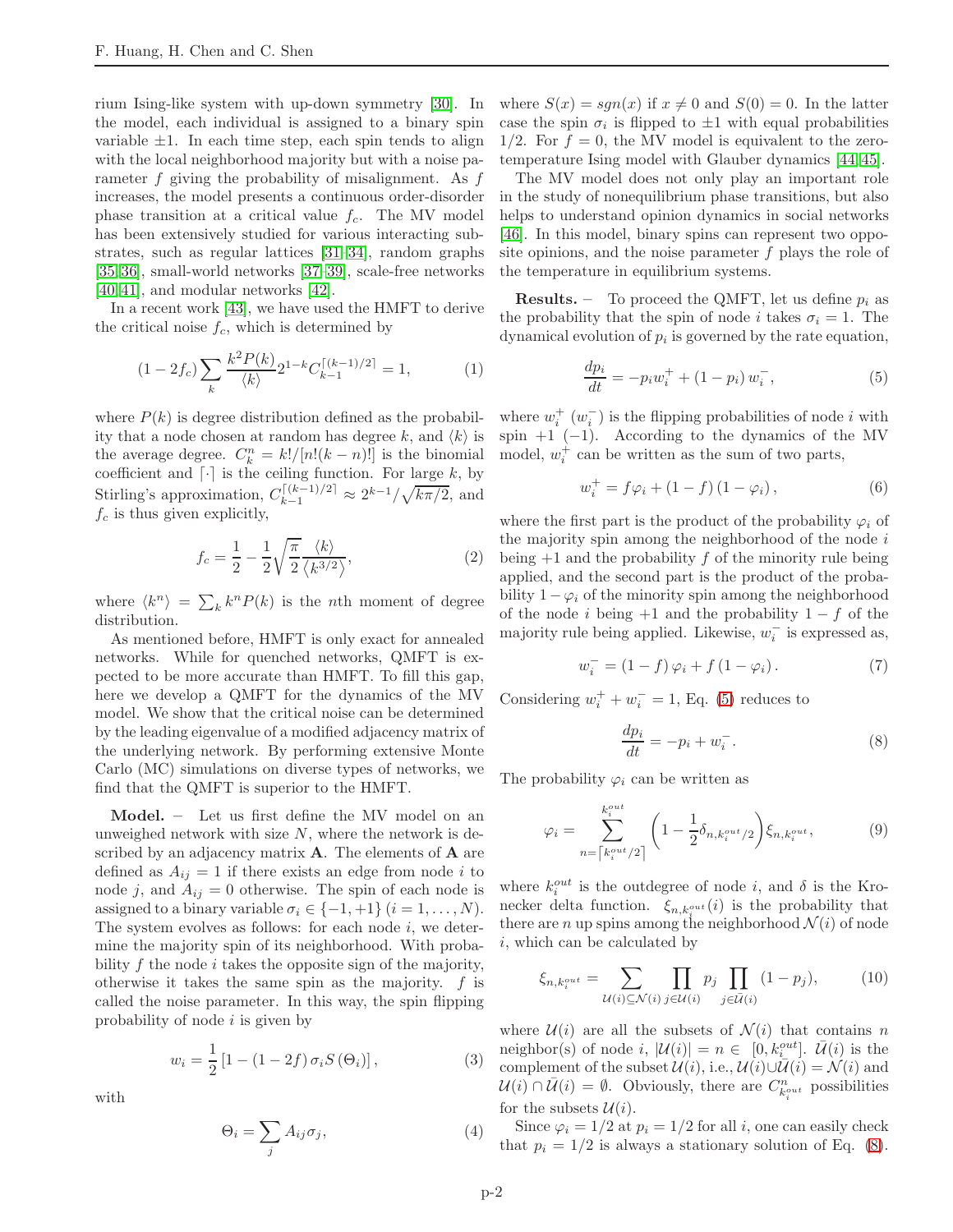For convenience, let us note this trivial solution as  $p^*$ . Such a trivial solution corresponds to a disordered phase. An ordered phase can emerge when the noise parameter  $f$ is lower than the so-called critical value,  $f_c$ , below which the trivial solution  $p_i = 1/2$  loses its stability. Thus,  $f_c$ is determined by the maximal eigenvalue of Jacobian matrix that is null,  $\Lambda_{\text{max}}(\mathbf{J})=0$ , where the elements of the matrix J are given by,

<span id="page-2-1"></span>
$$
J_{ij} = -\delta_{ij} + (1 - 2f) \frac{\partial \varphi_i}{\partial p_j}\Big|_{\mathbf{p}^*}.
$$
 (11)

If  $j \notin \mathcal{N}(i)$ ,  $\varphi_i$  is considered to be independent of  $p_j$ , so that  $\frac{\partial \varphi_i}{\partial p_j} = 0$ . If  $j \in \mathcal{N}(i)$ ,  $\frac{\partial \varphi_i}{\partial p_j}$  at  $\mathbf{p}^*$  can be derived as follows. For  $j \in \mathcal{U}(i)$  and  $|\mathcal{U}(i)| = n$ , the remaining  $n-1$  nodes different from node j are included in the set  $\mathcal{U}(i)$ . There exist  $C_{k_i^{out}-1}^{n-1}$  possibilities for  $\mathcal{U}(i)$ , and its contribution to the partial derivation  $\partial \varphi_i / \partial p_j$  is positive in terms of Eq. [\(10\)](#page-1-2). For  $j \in \bar{\mathcal{U}}(i)$ , there exist  $C_{k_i^{out}-1}^n$ possibilities for  $\mathcal{U}(i)$ , and its contribution to the partial derivation is negative.  $C_{k_i^{out}}^n = C_{k_i^{out}-1}^n + C_{k_i^{out}-1}^{n-1}$  holds for any  $n$ . Therefore, we have

<span id="page-2-0"></span>
$$
\frac{\partial \varphi_i}{\partial p_j}\Big|_{\mathbf{p}^*} = A_{ij} \sum_{n=\lceil k_i^{out}/2 \rceil}^{k_i^{out}} \left(1 - \frac{1}{2} \delta_{n,k_i^{out}/2}\right)
$$

$$
\times \left(C_{k_i^{out}-1}^{n-1} - C_{k_i^{out}-1}^n\right) \left(\frac{1}{2}\right)^{k_i^{out}-1}
$$

$$
= A_{ij} C_{k_i^{out}-1}^{\lceil k_i^{out}/2 \rceil - 1} 2^{1 - k_i^{out}}.
$$
(12)

Substituting Eq. [\(12\)](#page-2-0) into Eq. [\(11\)](#page-2-1), we obtain

$$
J_{ij} = -\delta_{ij} + (1 - 2f) A_{ij} C_{k_i^{out}-1}^{\lceil k_i^{out}/2 \rceil - 1} 2^{1 - k_i^{out}}.
$$
 (13)

Again,  $f_c$  is obtained when the largest eigenvalue of **J** is null, yielding

<span id="page-2-2"></span>
$$
f_c = \frac{1}{2} \left( 1 - \frac{1}{\Lambda_{max}(\tilde{\mathbf{A}})} \right), \tag{14}
$$

where the elements of the matrix  $\ddot{\mathbf{A}}$  are

$$
\tilde{A}_{ij} = A_{ij} C_{k_i^{out}-1}^{\lceil k_i^{out}/2 \rceil - 1} 2^{1 - k_i^{out}}.
$$
\n(15)

Eq. [\(14\)](#page-2-2) is the central result of the present work. From the Perron-Frobenius theorem, since  $\tilde{A}_{ij}$  is non-negative, and assuming that it is irreducible, its largest eigenvalue is real and positive.

For  $f < f_c$ , analytically deriving nontrivial solution of  $p_i$  is generally impossible. To this end, one can numeri-cally iterate N-intertwined Eq. [\(8\)](#page-1-1) at stationary,  $p_i = \varphi_i$ . However, direct calculation of  $\varphi_i$  is not practical, since the combination number of the subsets  $\mathcal{U}(i)$  is tremendously large, especially for nodes with high outdegrees. To overcome this difficulty, we adopt a recursive formulae

developed in Ref. [\[47\]](#page-5-22). The probability  $\xi_{n,k_i^{out}}$  in Eq. [\(10\)](#page-1-2) can be calculated by

<span id="page-2-3"></span>
$$
\xi_{k,j} = (1 - p_j)\xi_{k,j-1} + p_j\xi_{k-1,j-1}, 0 \le k \le j \le k_i^{out}.
$$
 (16)

The boundary conditions for Eq.[\(16\)](#page-2-3) are  $\xi_{-1,j} = \xi_{j+1,j}$  $0 \ (j = 0, \dots, k_i^{out})$ , and  $\xi_{0,0} = 1$ . Once  $p_i$  is obtained, average magnetization of node i can be calculated as  $m_i = 2p_i - 1$ , and average magnetization per node as  $m = \sum_{i=1}^{N} m_i/N$ .

To numerically determine the critical noise  $f_c$  from MC simulations, we calculate the magnetization m and the susceptibility  $\chi$ , defined as

$$
m = \left\langle \frac{1}{N} \sum_{i=1}^{N} \sigma_i \right\rangle, \tag{17}
$$

$$
\chi = N\left(\langle m^2 \rangle - \langle m \rangle^2\right),\tag{18}
$$

where  $\langle \cdots \rangle$  denotes time averages taken in the stationary regime.

Let us now start the validation of the QMFT for a simple homogeneous network, the random k-regular networks (RkRN). For RkRN, all nodes have the same degree k and degree distribution follows  $P(k) = \delta(\langle k \rangle)$ , while the edges among nodes are linked at random. From  $\Lambda_{\max}(\tilde{\mathbb{A}})\,=\,C_{k-1}^{\lceil k/2\rceil-1}$  $\lambda_{k-1}^{\lceil k/2 \rceil - 1} 2^{1-k} \Lambda_{\max}(\mathbb{A})$  and  $\Lambda_{\max}(\mathbb{A}) = k$ , we arrive at the critical noise of RkRN,

$$
f_c^{RkRN} = \frac{1}{2} - \frac{1}{kC_{k-1}^{\lceil k/2 \rceil - 1} 2^{2-k}}.
$$
 (19)

For large k,  $C_{k-1}^{\lceil k/2 \rceil - 1} \approx 2^{k-1}/\sqrt{(k-1)\pi/2}$  by Stirling's approximation, and thus

$$
f_c^{RkRN} \approx \frac{1}{2} - \frac{1}{2k} \sqrt{\frac{(k-1)\pi}{2}} \approx \frac{1}{2} - \frac{1}{2} \sqrt{\frac{\pi}{2k}},\qquad(20)
$$

which is consistent with the result of HMFT, Eq. [\(2\)](#page-1-3). However, for any randomly heterogeneous networks, on the one hand, it is generally impossible to analytically obtain  $\Lambda_{\text{max}}(\mathbb{A})$ , which can be instead calculated numerically. It should be noted that there were some attempts to examine the spectral properties of network adjacency matrices with given degree distributions [\[48\]](#page-5-23), which might be a heuristic effect on the present work. On the other hand, the result of QMFT is different from that of HMFT.

Fig. [1\(](#page-3-0)a) shows the magnetization  $m$  as a function of noise intensity f in RKRN with  $N = 10000$  and three different average degree  $\langle k \rangle = 6, 10,$  and 20. The networks are generated according to the Molloy-Reed model [\[49\]](#page-5-24): each node is assigned a random number of stubs  $k$ that is drawn from a given degree distribution. Pairs of unlinked stubs are then randomly joined. The lines and symbols in Fig. [1\(](#page-3-0)a) indicate the QMFT and simulation results, respectively. Fig. [1\(](#page-3-0)b) shows the susceptibility  $\chi$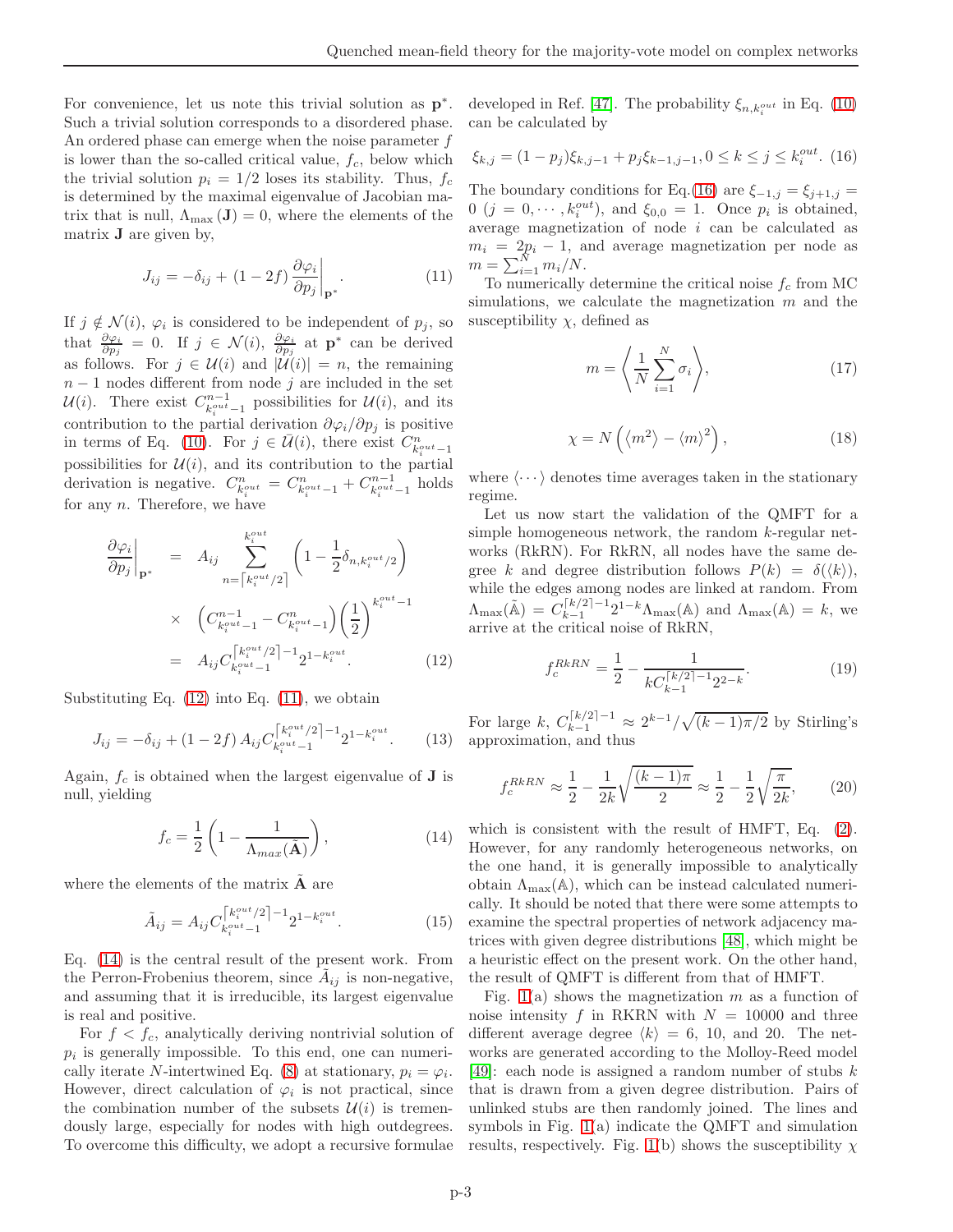

<span id="page-3-0"></span>Fig. 1: (Color online). (a) The magnetization  $m$  and (b) the susceptibility  $\chi$  as a function of the noise intensity f on RkRN with network size  $N = 10000$ . The lines and symbols in (a) indicate the QMFT and simulation results, respectively.

as a function of f.  $\chi$  exhibits a sharp peak at the critical noise  $f_c$ . MC simulation gives  $f_c = 0.212, 0.284,$  and 0.350 for  $\langle k \rangle = 6$ , 10, and 20, respectively. The QMFT predicts  $f_c = 0.233, 0.297, \text{ and } 0.358 \text{ for } \langle k \rangle = 6, 10,$ and 20, respectively. The discrepancy between them becomes more apparent for smaller  $\langle k \rangle$ . The better accuracy of the QMFT for larger  $\langle k \rangle$  is intuitive since topological distance among nodes decreases as the average degree increases making the mean-field premise a more credible hypothesis.

We next demonstrate the results on directed networks. A directed network is constructed as follows. We start with an undirected network, and then turn each undirected edge,  $i \leftrightarrow j$ , into a directed edge,  $i \rightarrow j$  or  $i \leftarrow j$ with equal probabilities  $1/2$ . The average outdegree and the average indegree of the resulting directed network are  $\langle k^{out} \rangle \equiv \langle k^{in} \rangle = \langle k \rangle/2$ , where  $\langle k \rangle$  is the average degree of the original undirected network. Unlike HMFT, the QMFT does not require that the underlying networks are undirected. Fig. [2](#page-3-1) shows m (left axis) and  $\chi$  (right axis) as a function of f on a directed network, generated by a RkRN with  $N = 10000$  and  $\langle k \rangle = 10$  (named as D-RkRN for shorts). MC simulation and QMFT show the critical noises are respective  $f_c = 0.196$  and 0.200, as shown by the symbols and lines (left axis). There are in excellent agreement between them. Moreover, we substitute  $k$  in Eq. [\(1\)](#page-1-4) and Eq. [\(2\)](#page-1-3) with  $k^{out}$ , which enables HMFT to be applied to directed networks. It is found that the HMFT result is  $f_c = 0.230$  (see Table [1](#page-3-2) for comparison). As expected, QMFT is obviously superior to HMFT in predicting critical point on directed networks.

To further test the potential of our QMFT on other networks, we consider synthetic networks: Erdös-Rényi (ER) random networks (undirected) [\[50\]](#page-5-25) Barabási-Albert (BA) scale-free networks (undirected) [\[51\]](#page-5-26), directed ER (D-ER) networks and directed BA (D-BA) networks, as well as real networks: the Email network of the University at Rovira i Virgili (containing 1133 nodes and 5451 directed edges) [\[52\]](#page-5-27) and Wikivote network (containing 7115 nodes and 103689 directed edges) [\[53\]](#page-5-28). The sizes and the average degrees of the ER network and BA network we



<span id="page-3-1"></span>Fig. 2: (Color online). The magnetization  $m$  (left axis) and the susceptibility  $\chi$  (right axis) as a function of the noise intensity  $f$  on a directed network with network size  $N = 10000$  and  $\langle k^{out} \rangle = \langle k^{in} \rangle = 5$ , generated by a RkRN. The lines and symbols (left axis) indicate the QMFT and simulation results, respectively.

use are both  $N = 10000$  and  $\langle k \rangle = 6$ . The results for the critical noise are summarized in Table [1.](#page-3-2) One can see that the performances of the QMFT on all the listed networks are better than HMFT, especially for directed networks. The reason why HMFT does not work well in directed networks maybe lie in an assumption of degree uncorrelated networks used in HMFT to obtain explicitly the expression of  $f_c$ . In general, such an assumption is no longer valid for directed networks. While for QMFT, it is only based on the network adjacency matrix that attains the full information of the network topology, whether the network is undirected or directed.

Table 1: Comparison of critical noise  $f_c$  on seven networks.

<span id="page-3-2"></span>

|          |            |       | $\mathbf{r}$ |             |
|----------|------------|-------|--------------|-------------|
| Network  | Type       | MC    | QMFT         | <b>HMFT</b> |
| $D-RkRN$ | directed   | 0.196 | 0.200        | 0.230       |
| ER.      | undirected | 0.272 | 0.310        | 0.321       |
| BA       | undirected | 0.236 | 0.261        | 0.265       |
| $D$ -ER  | directed   | 0.116 | 0.121        | 0.180       |
| $D-BA$   | directed   | 0.190 | 0.207        | 0.259       |
| Email    | directed   | 0.073 | 0.102        | 0.268       |
| Wikivote | directed   | 0.312 | 0.366        | 0.437       |

Recently, an inertial effect was added to the dynamics of the MV model, such that the spin-flip probability of each node depends not only on the its neighboring spins, but also on its own spin [\[54\]](#page-5-29). In the inertial MV model, Eq. [\(5\)](#page-1-0) is rewritten as

<span id="page-3-3"></span>
$$
\Theta_i = (1 - \theta) \sum_j A_{ij} \sigma_j / k_i^{out} + \theta \sigma_i, \qquad (21)
$$

where  $\theta \in (0, 0.5]$  controls the strength of the inertia. Note that for  $\theta = 0$  one recovers the original MV model.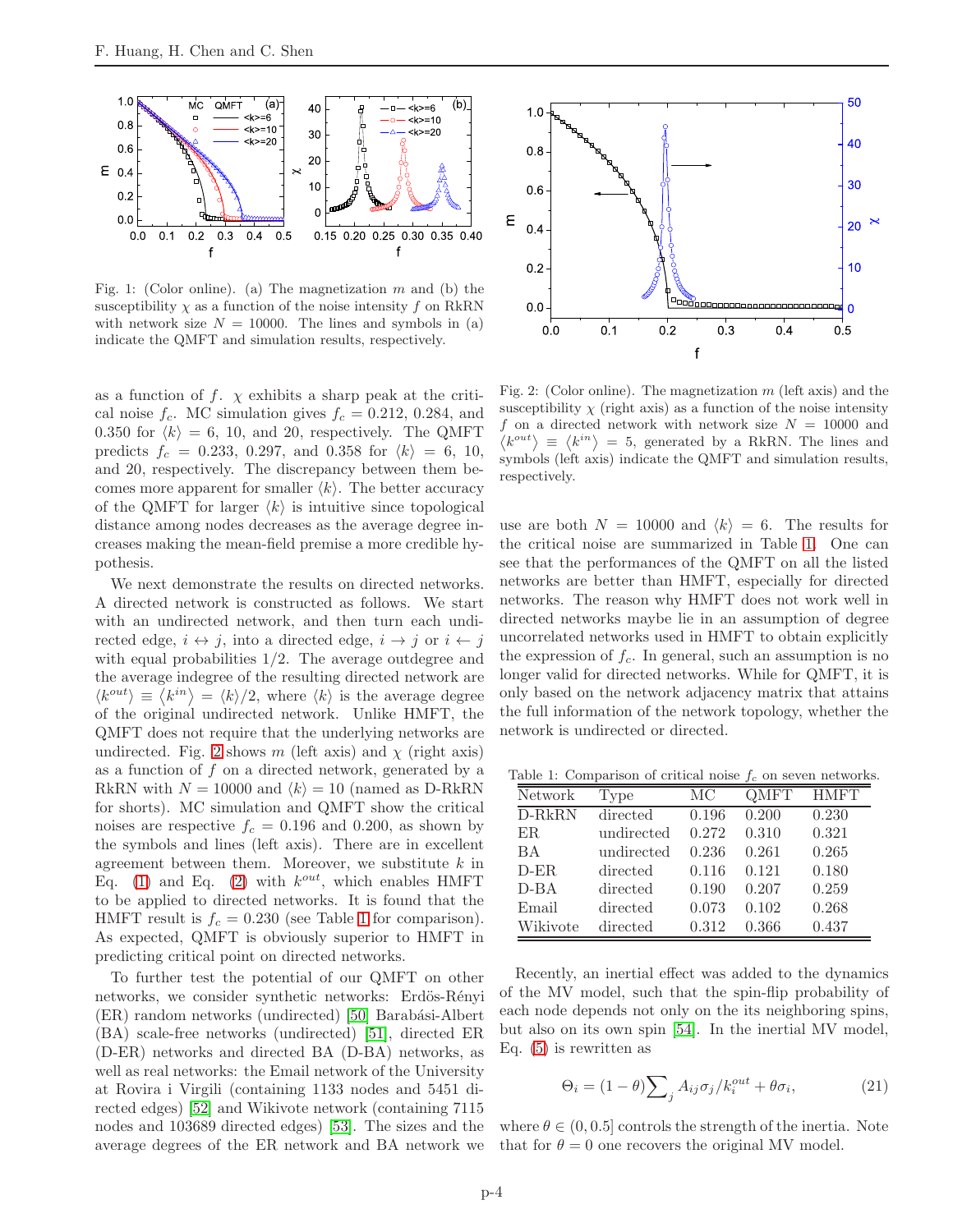

<span id="page-4-7"></span>Fig. 3: (Color online). The magnetization  $m$  as a function of the noise intensity f on a ER network with  $N = 10^4$  and  $\langle k \rangle = 20$  for  $\theta = 0.1$  (a) and  $\theta = 0.3$  (b). The lines and symbols indicate the QMFT and simulation results, respectively.

Interestingly, the order-disorder phase transition is changed from a usual continuous or second-order type to a discontinuous or first-order one when  $\theta$  is larger than a critical value  $\theta_c$  [\[54,](#page-5-29) [55\]](#page-5-30). If the inertia is placed to partial nodes, a mixture of discontinuous and continuous phase transitions from fully ordered phase to partially ordered phase and then to disordered phase was observed [\[56\]](#page-5-31). To derive QMFT in the inertial MV model, the probability  $\varphi_i$ in Eq. [\(7\)](#page-1-5) and Eq. [\(8\)](#page-1-1) should be replaced by  $\varphi_i^+$  and  $\varphi_i^-$ , respectively. Here  $\varphi_i^+$   $(\varphi_i^-)$  is the conditional probability that the majority spin among the neighborhood of node  $i$ being  $+1$ , providing that the spin of node *i* is up (down). They can be written as,

$$
\varphi_i^{\pm} = \sum_{n=n_i^{\pm}}^{k_i^{out}} \left( 1 - \frac{1}{2} \delta_{n,n_i^{\pm}} \right) \xi_{n,k_i^{out}},
$$
 (22)

where  $n_i^+ = k_i^{out} (1 - 2\theta) / [2(1 - \theta)]$  and  $n_i^- = k_i^{out} / [2(1 - \theta)]$ satisfying  $\Theta_i = 0$  in Eq. [\(21\)](#page-3-3). In the steady state, one has that

<span id="page-4-8"></span>
$$
p_i = \frac{w_i^-}{w_i^+ + w_i^-}.\tag{23}
$$

Fig. [3](#page-4-7) shows  $m$  as a function of  $f$  for two different values of  $\theta$  on a ER network with  $N = 10^4$  and  $\langle k \rangle = 20$ . The simulation results (symbols) are obtained by performing forward and backward simulations, respectively. The former is done by calculating the stationary value of  $m$  as f increases from  $0$  to  $0.5$  in steps of  $0.01$  and using the final configuration of the last simulation run as the initial condition of the next run, while the latter is performed by decreasing  $f$  from 0.5 to 0 with the same step. For  $\theta = 0.1$ , forward and backward simulations coincide indicating that the order-disorder transition is continuous. For  $\theta = 0.3$ , forward and backward simulations form a hysteresis loop, a feature of a discontinuous phase transition. The lines shows the theoretical results obtained by numerically solving Eq. [\(23\)](#page-4-8). Although the theory agrees qualitatively with MC simulation, there exist obvious disagreements between them in evaluating the critical point of the discontinuous phase transition.

Conclusions. – In conclusion, we have developed a QMFT for studying the MV model on complex networks. The QMFT can not only predict the phase transition behavior of the MV model, but also can analytically derive the critical point of the transition. Our proposed theory has shown that the critical point of the MV model is determined by the leading eigenvalue of a modified adjacency matrix of the underlying network. This result is similar but different from the results of QMFT in the SIS model and in the Ising model. In the latter two models, the critical points are directly determined by the leading eigenvalue of the adjacency matrix. By extensive MC simulations on various networks, we found that the QMFT is better than the HMFT in predicting the critical point, especially for directed networks. However, for networks with low average degrees, both of them overestimate the critical point. Therefore, in the future it will be desirable to develop high-order theories (such as pair approximation) to obtain more accurate estimation of the critical point of the networked MV model.

∗ ∗ ∗

We acknowledge the supports from the National Natural Science Foundation of China (Grants No. 11405001, No. 11475003, No. 61473001), the Key Scientific Research Fund of Anhui Provincial Education Department (Grants No. KJ2016A015) and "211" Project of Anhui University (Grants No. J01005106).

## REFERENCES

- <span id="page-4-0"></span>[1] Boccaletti S., Latora V., Moreno Y., Chavez M. and Hwang D.-U., *Phys. Rep.*, 424 (2006) 175.
- [2] ARENAS A., DÍAZ-GUILERA A., KURTHS J., MORENO Y. and Zhou C., *Phys. Rep.*, 469 (2008) 93.
- [3] Boccaletti S., Bianconi G., Criado R., Del Genio C. I., GÓMEZ-GARDENES J., ROMANCE M., SENDINA-Nadal I., Wang Z. and Zanin M., *Physics Reports*, 544 (2014) 1.
- [4] RODRIGUES F. A., PERON T. K., JI P. and KURTHS J., *Phys. Rep.*, 610 (2016) 1.
- <span id="page-4-1"></span>[5] Boccaletti S., Almendral J., Guan S., Leyva I., Liu Z., SENDIÑA-NADAL I., WANG Z. and ZOU Y., *Physics Reports*, 660 (2016) 1.
- <span id="page-4-2"></span>[6] Pastor-Satorras R., Castellano C., Van Mieghem P. and Vespignani A., *Rev. Mod. Phys.*, 87 (2015) 925.
- <span id="page-4-3"></span>[7] Wang Z., Bauch C. T., Bhattacharyya S., d'Onofrio A., Manfredi P., Perc M., Perra N., Salath´e M. and Zhao D., *Physics Reports*, 664 (2016) 1.
- <span id="page-4-4"></span>[8] Honey C. J., Sporns O., Cammoun L., Gigandet X., Thiran J. P., Meuli R. and Hagmann P., *Proc. Natl. Acad. Sci. USA*, 106 (2009) 2035.
- <span id="page-4-5"></span>[9] Buldyrev S. V., Parshani R., Paul G., Stanley H. E. and Havlin S., *Nature*, 464 (2010) 1025.
- <span id="page-4-6"></span>[10] DOROGOVTSEV S. N., GOLTSEVE A. V. and MENDES J. F. F., *Rev. Mod. Phys.*, 80 (2008) 1275.